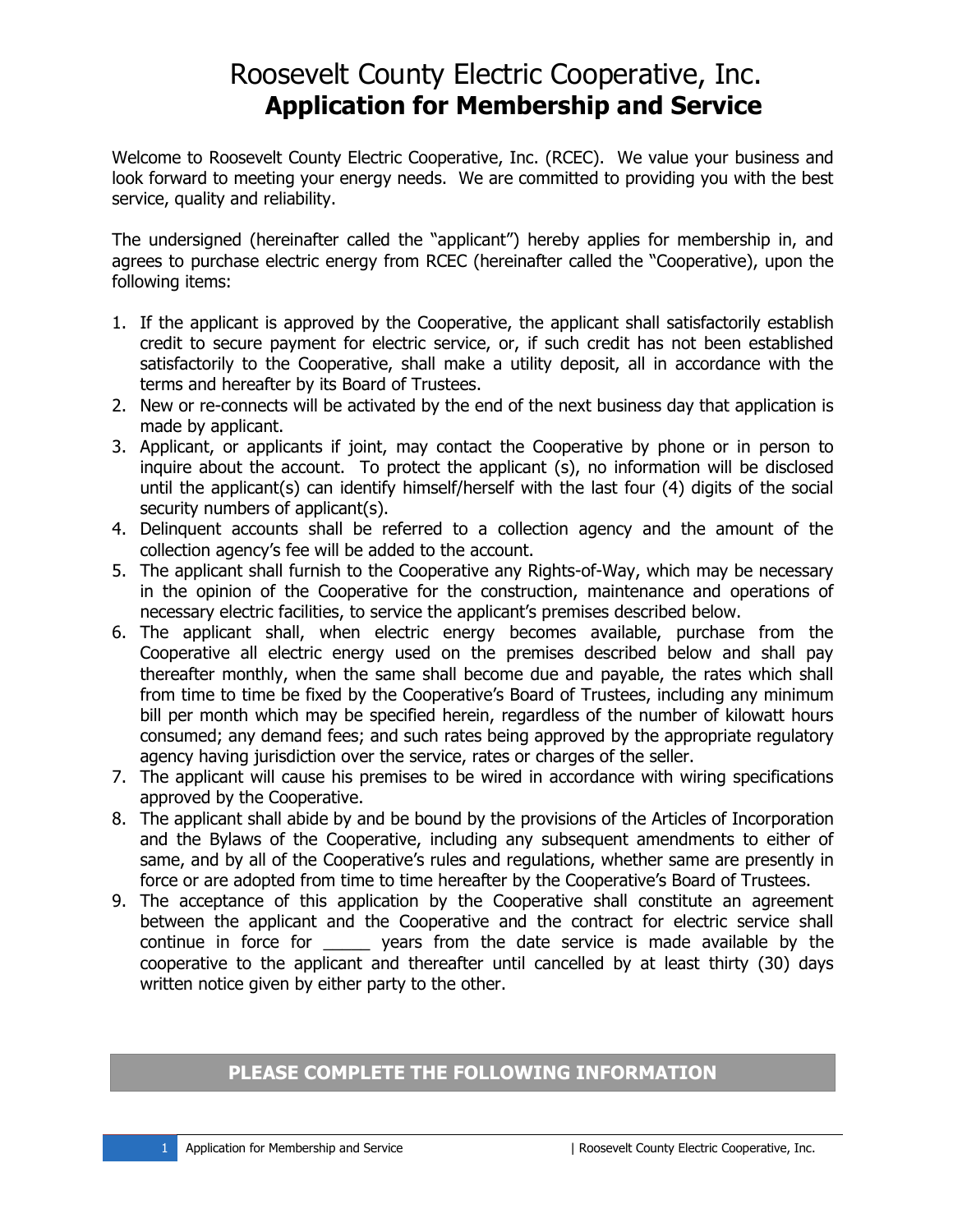# Roosevelt County Electric Cooperative, Inc. **Application for Membership and Service**

| PLEASE COMPLETE THE FOLLOWING INFORMATION       |                                              |                                       |  |  |  |  |  |  |  |
|-------------------------------------------------|----------------------------------------------|---------------------------------------|--|--|--|--|--|--|--|
|                                                 | <b>APPLICANT INFORMATION</b>                 |                                       |  |  |  |  |  |  |  |
| Name:                                           |                                              |                                       |  |  |  |  |  |  |  |
| Date of birth:                                  | SSN:                                         | Driver's License No.:                 |  |  |  |  |  |  |  |
| Mailing Address:                                |                                              |                                       |  |  |  |  |  |  |  |
| City:                                           | State:                                       | ZIP Code:                             |  |  |  |  |  |  |  |
| Service address:                                |                                              |                                       |  |  |  |  |  |  |  |
| City:                                           | State:                                       | ZIP Code:                             |  |  |  |  |  |  |  |
| Phone:                                          | Cell Phone:                                  | Email:                                |  |  |  |  |  |  |  |
|                                                 | <b>EMPLOYMENT INFORMATION</b>                |                                       |  |  |  |  |  |  |  |
| Current employer:                               |                                              |                                       |  |  |  |  |  |  |  |
| Employer address:                               |                                              | Suite No.:                            |  |  |  |  |  |  |  |
| Phone:                                          | Fax:                                         | Email:                                |  |  |  |  |  |  |  |
| City:                                           | State:                                       | ZIP Code:                             |  |  |  |  |  |  |  |
| <b>EMERGENCY CONTACT</b>                        |                                              |                                       |  |  |  |  |  |  |  |
| Name of a relative not residing with you:       |                                              |                                       |  |  |  |  |  |  |  |
| Address:                                        |                                              | Phone:                                |  |  |  |  |  |  |  |
| City:                                           | State:                                       | ZIP Code:                             |  |  |  |  |  |  |  |
| Relationship:                                   |                                              |                                       |  |  |  |  |  |  |  |
|                                                 | <b>SPOUSE INFORMATION - JOINT MEMBERSHIP</b> |                                       |  |  |  |  |  |  |  |
| Name:                                           |                                              |                                       |  |  |  |  |  |  |  |
| Date of birth:                                  | SSN:                                         | Phone:                                |  |  |  |  |  |  |  |
|                                                 | SPOUSE EMPLOYMENT INFORMATION                |                                       |  |  |  |  |  |  |  |
| Current employer:                               |                                              |                                       |  |  |  |  |  |  |  |
| Employer Address:                               |                                              |                                       |  |  |  |  |  |  |  |
| Phone:                                          | Fax:                                         | Email:                                |  |  |  |  |  |  |  |
| City:                                           | State:                                       | ZIP Code:                             |  |  |  |  |  |  |  |
|                                                 | <b>HISTORY</b>                               |                                       |  |  |  |  |  |  |  |
| Have applicant(s) had service with RCEC before? | Yes<br>No                                    | (circle one)                          |  |  |  |  |  |  |  |
| If yes, what name was the account listed under? |                                              |                                       |  |  |  |  |  |  |  |
| Name and address of previous Electric Utility:  |                                              |                                       |  |  |  |  |  |  |  |
| <b>LOCATION INFORMATION</b>                     |                                              |                                       |  |  |  |  |  |  |  |
| Rent<br>Own (circle one)                        | If Renting, Name of Landlord                 |                                       |  |  |  |  |  |  |  |
| Landlord Phone:                                 | Type of Service:<br>Residential              | Commercial<br>Oil Field<br>Irrigation |  |  |  |  |  |  |  |
| <b>AUTHORIZED AGENT ON ACCOUNT</b>              |                                              |                                       |  |  |  |  |  |  |  |
| Name:                                           |                                              |                                       |  |  |  |  |  |  |  |
| Date of birth:                                  | SSN:                                         | Phone:                                |  |  |  |  |  |  |  |